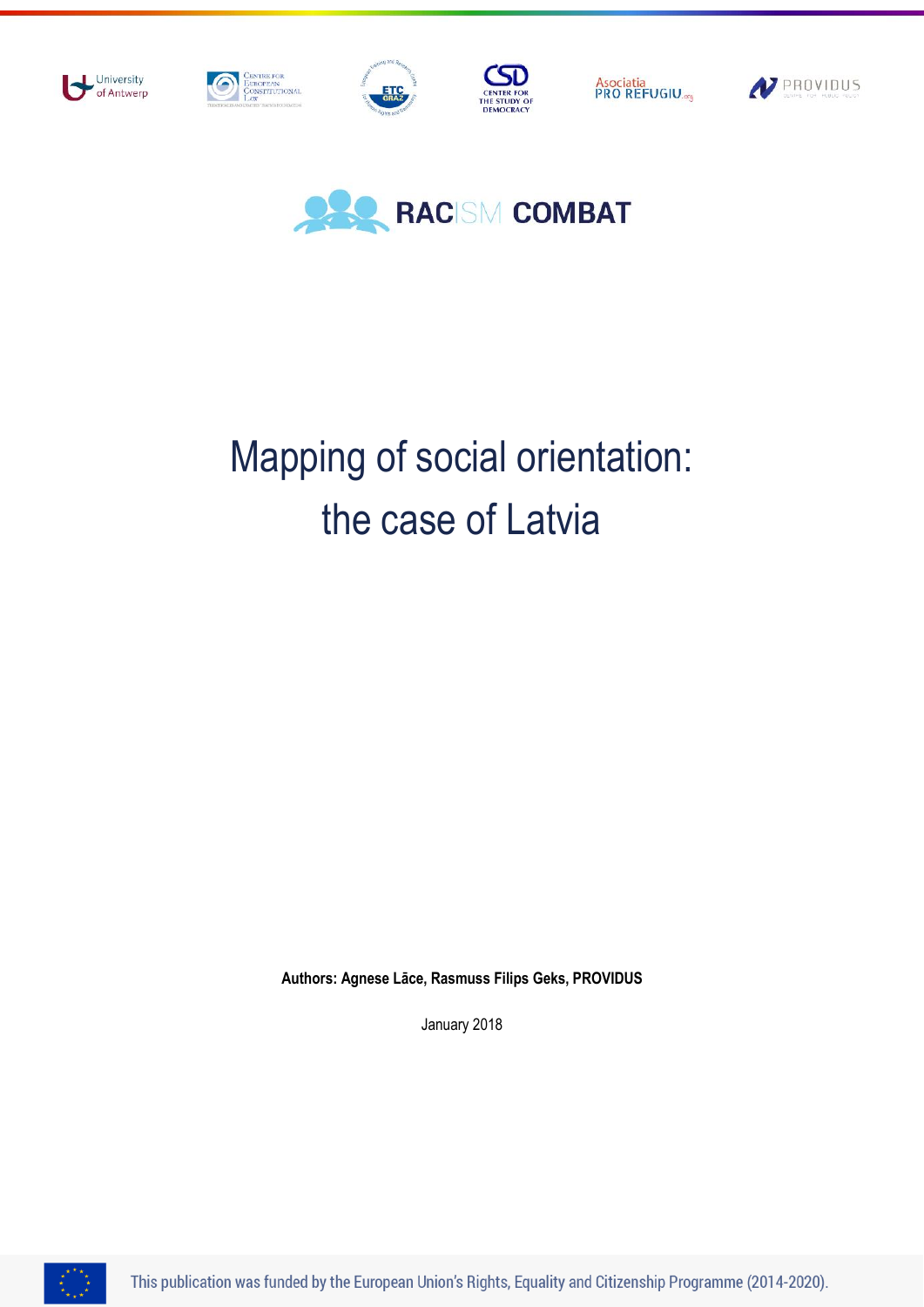

#### **Content**

| L.             |  |  |
|----------------|--|--|
| $\mathbf{1}$ . |  |  |
| 2.             |  |  |
| H.             |  |  |
| 1.             |  |  |
| 2.             |  |  |
| 3.             |  |  |
| III.           |  |  |
| $\mathbf{1}$ . |  |  |
| 2.             |  |  |
| IV.            |  |  |
| 1.             |  |  |
| 2.             |  |  |
| 3.             |  |  |
| 4.             |  |  |
| 5.             |  |  |
|                |  |  |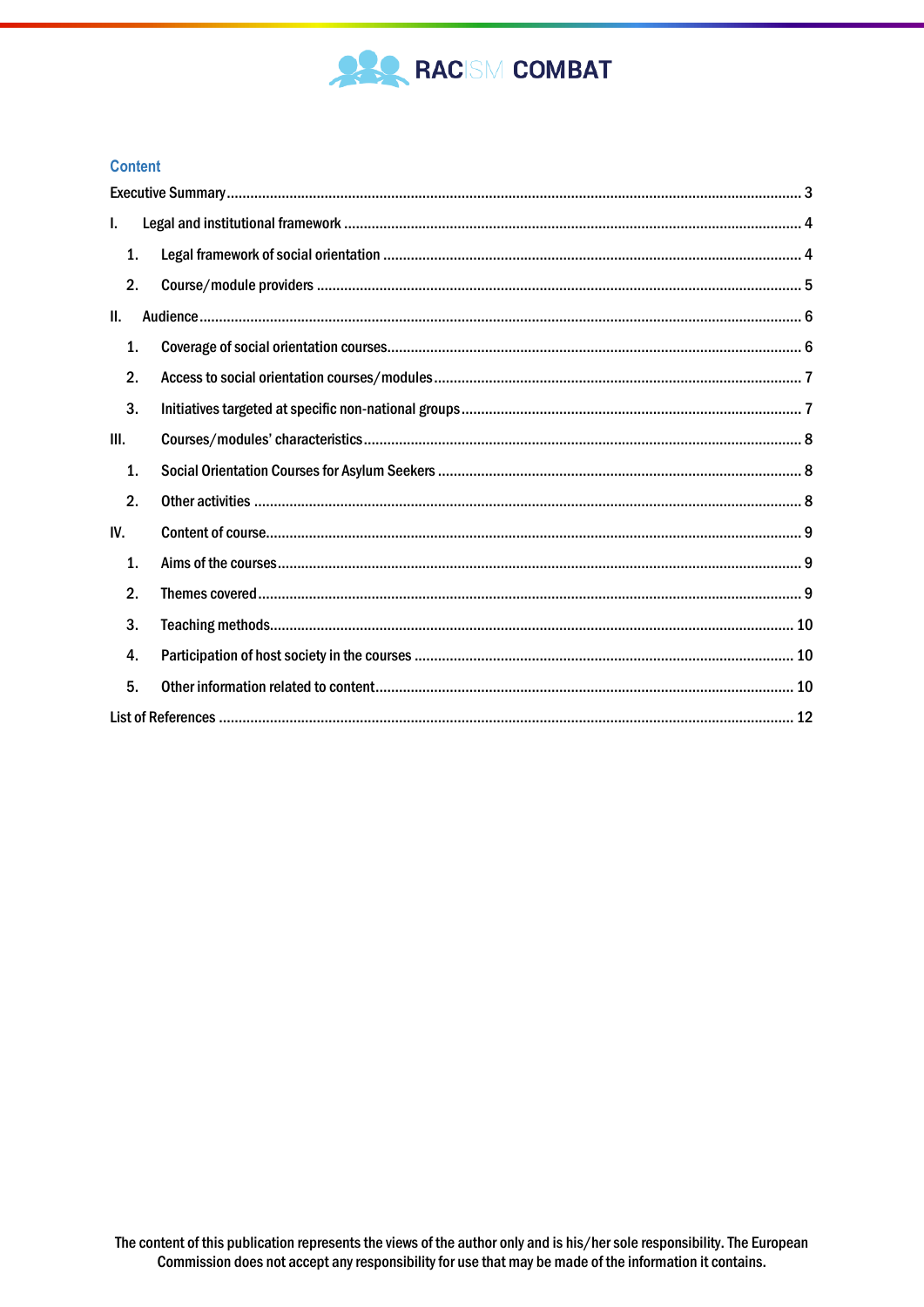

## <span id="page-2-0"></span>Executive Summary

Social orientation activities in Latvia are provided in the framework of societal integration policy according to *Guidelines on National Identity, Civil Society and Integration Policy for 2012-2018.* Main coordinating institution is the Ministry of Culture. Target groups for societal integration activities so far have been third country nationals and beneficiaries of international protection. However, social orientation activities of third country nationals have been sporadic, mostly provided as individual consultations in the framework of Information Centre for Immigrants. Social orientation activities for beneficiaries of international protection have become more comprehensive since 2015.

In general, state funded social orientation courses are provided for asylum seekers during their initial reception phase. Throughout the initial 3 month period, all asylum seekers are provided a course of 10 lectures that cover common topics related to the everyday life in Latvia, including information about Latvian history, social structure, most common language phrases, etc. Currently the course is being provided by an NGO "Shelter "Safe House"" and is funded from AMIF and state budget.

Additional social orientation for asylum seekers and beneficiaries of international protection is provided during language courses and with the help of social mentorship. During the initial reception phase, all asylum seekers have access to 120 hours of Latvian language introduction course. The aim of this course is to introduce newcomers to common and basic phrases in Latvian, and as a result allow for better understanding of Latvian culture and society throughout the examination of various social interactions. Similarly, social mentorship is available for all beneficiaries of international protection for up to a year after being granted international protection status. Each beneficiary of international protection is assigned an individual mentor who works directly with them starting from their arrival at the temporary reception centre. Assistance provided by mentors focuses mostly on practical support - access to banking and allowance payments, visits to doctor, search for housing, which also provides valuable input to social orientation of beneficiaries of international protection. Latvian language course is provided by State Language Agency and is funded from AMIF, while services of social workers and social mentors are provided by an NGO "Shelter "Safe House"" and are funded from European Social Fund.

Additional language learning courses are available for beneficiaries of international protection after receiving protection status and while searching for employment, having access to up to 720 hours of language courses, provided by State Employment Agency and funded from the state budget. These courses are available in various language learning centres and can be redeemed using a voucher system.

For third country nationals, language and integration courses are available in the framework of various EU projects. Latvian Language Agency and Education Development Center offer 120 hours of Latvian language courses, while Innovation Development Center offers 28 hours of integration courses funded by the AMIF. These courses offer third country nationals an opportunity to learn about topics related to social orientation, as well as receive assistance and guidance by the course providers.

Lastly, various local NGOs play an important role in the overall social orientation and integration process of newcomers. For example, "I want to help refugees" has created a Facebook community with the aim of providing practical assistance and support for beneficiaries of international protection. Its activities also include social integration events providing an opportunity for interaction between locals and newcomers.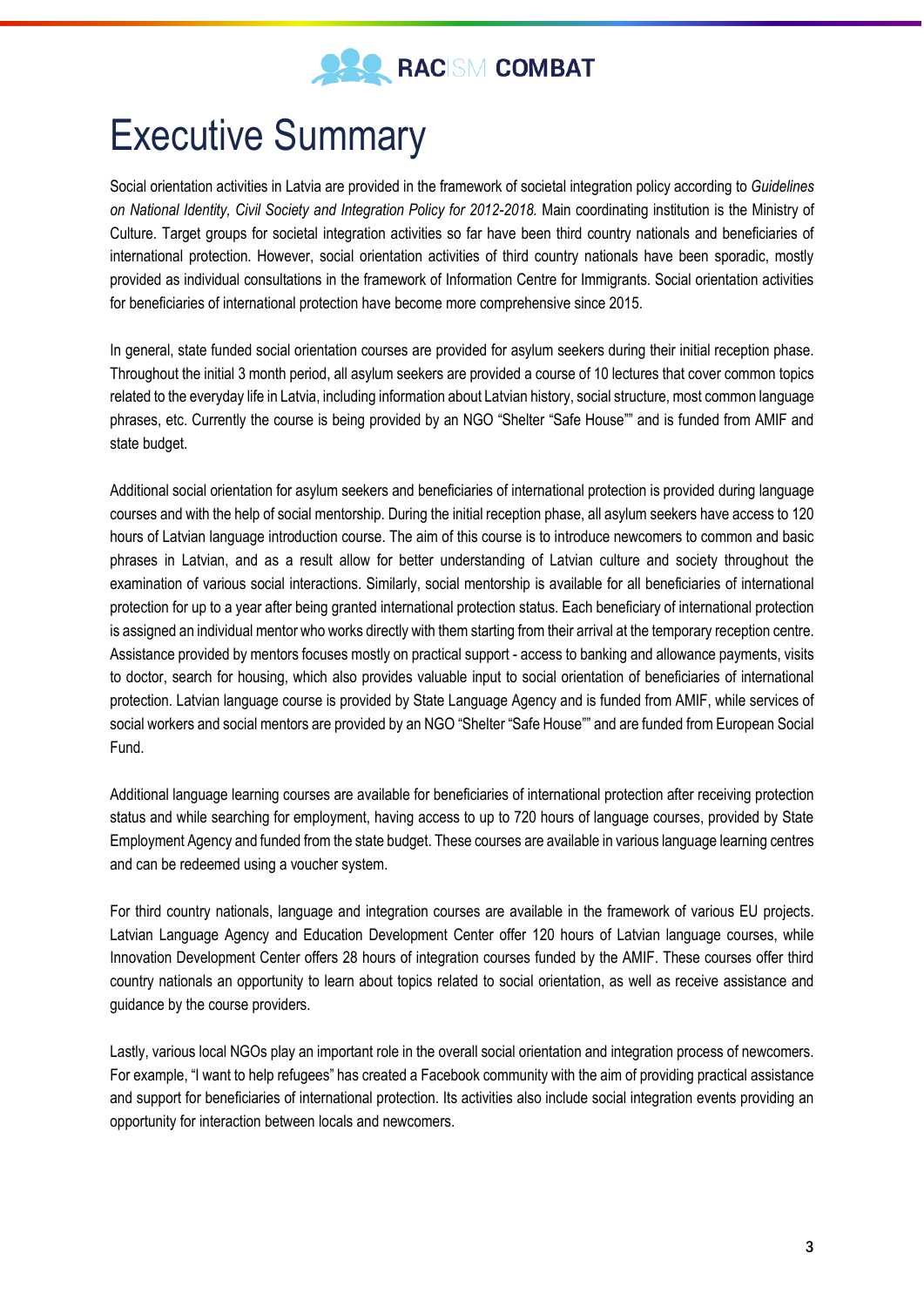

## <span id="page-3-0"></span>I. Legal and institutional framework

### <span id="page-3-1"></span>1. Legal framework of social orientation

#### **Guidelines on Integration Activities**

In general, social orientation activities in Latvia are provided in the framework of societal integration policy according to *Guidelines on National Identity, Civil Society and Integration Policy for 2012-2018*. <sup>1</sup> These guidelines define the main principles of Latvia's integration policy, specify existing issues to be addressed, set measurable goals for integration policies and define specific tasks for different responsible institutions. In addition to this medium term planning document, shorter, two year implementation plans are elaborated. The 2017-2018 implementation plan<sup>2</sup> specifies a requirement for an introductory course for beneficiaries of international protection, as well as for informative and consultative activities on an individual basis, and for events that foster participation of newcomers in societal and civic activities. These activities aim to facilitate inclusion and understanding about socioeconomic and cultural space in Latvia for both target groups.

Both documents define Ministry of Culture as the institution responsible for coordinating the implementation of socioeconomic inclusion activities.

#### **Action Plan for Beneficiaries of International Protection**

General reception of asylum seekers and beneficiaries of international protection relocated to Latvia<sup>3</sup> is guided by the *Action Plan for Movement and Admission in Latvia of Persons who Need International Protection*. <sup>4</sup> Adopted at the end of 2015, this plan appropriates funding and outlines the necessary activities and responsible institutions to foster robust socio-economic inclusion of beneficiaries of international protection.<sup>5</sup> As such, the plan specifies aims and defines the type of content that should be included in a socioeconomic introductory course.

The plan also specifies introductory Latvian language courses for all asylum seekers during the 3 months of the initial reception phase, so far developed and implemented by Latvian Language Agency, an assigned individual social worker and social mentor, a specific service coordinated by Society Integration Foundation, but outsourced to non-governmental service providers, and a learning course about employment possibilities in Latvia.<sup>6</sup> Additional language learning courses are to be made available for beneficiaries of international protection after receiving protection status and while searching for employment.

The courses, mentorship services or language learning activities **are not mandatory** for asylum seekers, beneficiaries on international protection or other country nationals, and they **have no impact** on the decision regarding international protection status or residence permits.

<sup>&</sup>lt;sup>1</sup> "Ministru kabineta 2011.gada 20.oktobra rīkojums Nr.542 "<u>Par Nacionālās identitātes, pilsoniskās sabiedrības un integrācijas politikas</u> [pamatnostādnēm 2012.–2018.gadam"](https://likumi.lv/doc.php?id=238195) [Cabinet Regulation No 542 of October 20, 2011]. Accessed January 15, 2018.

<sup>2</sup> "Ministru kabineta 2014.gada 18.februāra rīkojums Nr. 268 ["Par Nacionālās identitātes, pilsoniskās sabiedrības un integrācijas politikas](https://likumi.lv/doc.php?id=291179)  pamatnostādņu 2012.-[2018. gadam īstenošanas plānu 2017.](https://likumi.lv/doc.php?id=291179)-2018. gadam"" [Cabinet Regulation No 268 of February 2, 2014]. Accessed January 15, 2018.

<sup>3</sup> 2015/1601/EC, (22.09.2015).

<sup>4</sup> "Ministru kabineta 2015. gada 2. decembra rīkojums Nr. 759 ["Rīcības plāns personu, kurām nepieciešama starptautiskā aizsardzība,](https://likumi.lv/ta/id/278257)  <u>[pārvietošanai un uzņemšanai Latvijā""](https://likumi.lv/ta/id/278257)</u> [Cabinet Regulation No 759 of December 2, 2015]. Accessed January 15, 2018<u>.</u><br><sup>5 </sup>["3. RĪCĪBAS VIRZIENS: Sociālekonomiskā iekļaušana"](https://likumi.lv/ta/id/278257) [Action to be Implemented No 3: Socioeconomic Inc

<sup>2018.</sup>

<sup>6</sup> ["3.1. Sociālekonomiskā iekļaušana patvēruma procedūras procesā"](https://likumi.lv/ta/id/278257) [Action to be Implemented No 3.1: Socioeconomic Inclusion during Initial Reception Phase]. Accessed January 15, 2018.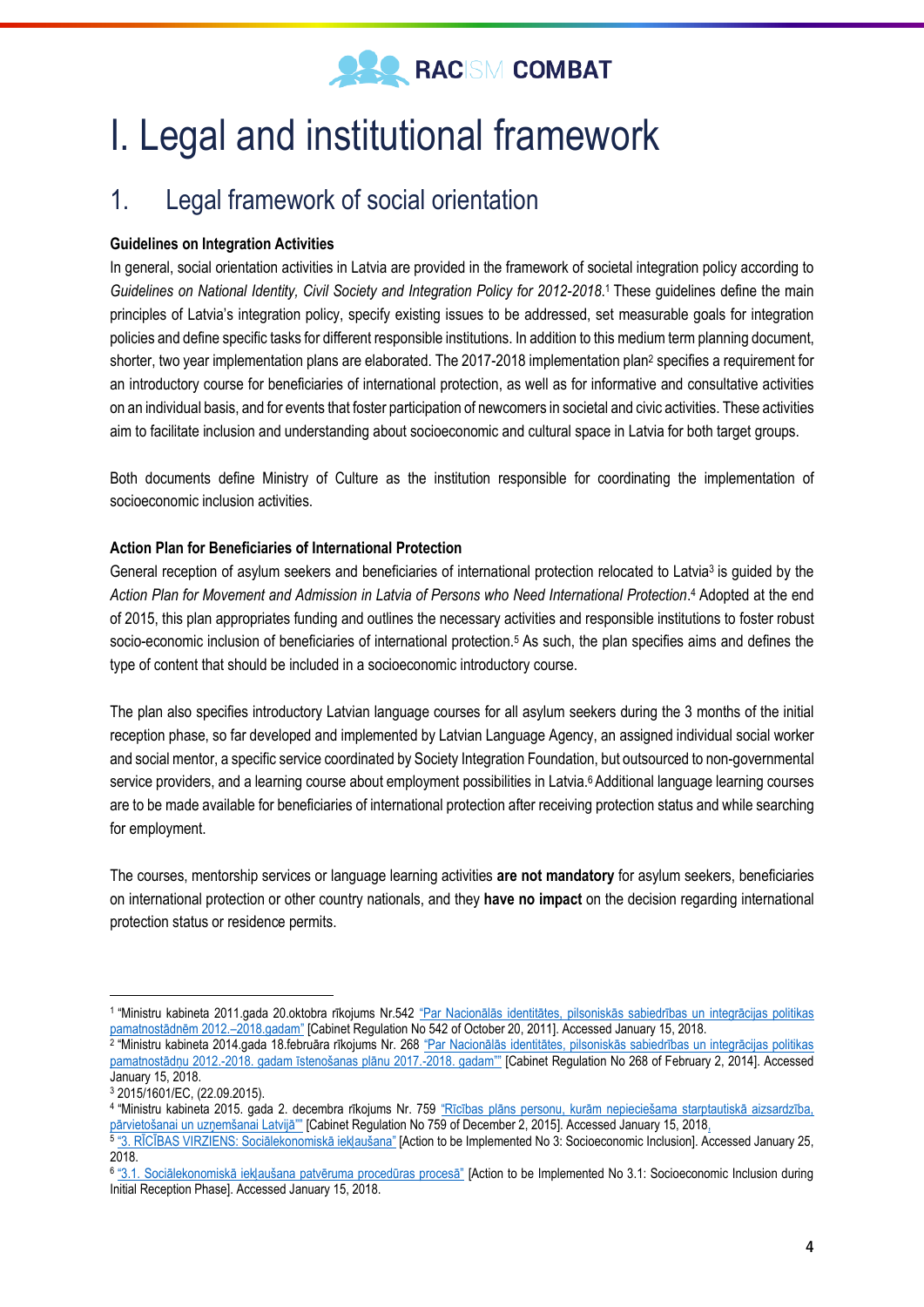

### <span id="page-4-0"></span>2. Course/module providers

**Ministry of Culture<sup>7</sup> is responsible for coordinating the socioeconomic inclusion support services for asylum seekers** and beneficiaries of international protection, as well as the development of integration support system for third country nationals, beneficiaries of international protection and asylum seekers. This includes organizing public procurements and open project calls<sup>8</sup> for local service providers, among those NGOs or public agencies, who are then responsible for the practical implementation of the activities.

**Society Integration Foundation<sup>9</sup> is a state institution responsible for coordination of implementation of the service of** social mentors and social workers, available to asylum seekers and beneficiaries of international protection for a maximum of 15 months (3 months in the reception phase, 12 months after receiving status of international protection). The implementation of these services is outsourced to local organisations in public procurements.<sup>10</sup>

**"Shelter "Safe House""<sup>11</sup>** is an NGO currently responsible for several activities as a service provider or a in the framework of a project. First, it is responsible for implementing socioeconomic orientation activities for beneficiaries of international protection in the framework of a project funded from the national AMIF budget. In this project, the organisation develops content and organises social orientation courses. Second, "Shelter "Safe House"" is a service provider for Society Integration Foundation, and, as such, maintains and coordinates a network of individual social workers and social mentors for asylum seekers and beneficiaries of international protection. Social workers and social mentors assess each case individually, set up an integration plan and provide assistance to beneficiaries of international protection in daily activities. Additionally, "Shelter "Safe House"" is responsible for providing individual consultations to all immigrants, developing informative materials as well as maintaining and updating publicly available information about Latvia by implementing an AMIF project called "Information Centre for Immigrants/Newcomers".<sup>12</sup>

Until the end of 2017, there were no specific qualifications for individuals implementing social orientation courses. 13 Starting from 2018, the required **professional qualifications** for implementing the social orientation together with a Latvian language course include:

- for project manager: at least a Bachelor's degree in or as an educator of Baltic Philology or Latvian Language and Literature, who has studied methodology for teaching Latvian as a second language; at least 2 years of experience in working with nationals from other countries in educational institutions or personally as a legal or private individual during the last 5 years,
- for teachers: at least a Bachelor's degree in or as an educator of Baltic Philology or Latvian Language and Literature; at least 2 years of experience in working with nationals from other countries in educational institutions or personally as a legal or private individual during the last 5 years.<sup>14</sup>

<sup>&</sup>lt;sup>7</sup> ["Kultūras ministrija"](https://km.gov.lv/en) [Latvia / Ministry of Culture]. Accessed January 14, 2018.

<sup>&</sup>lt;sup>8</sup> ["Atbalsta pasākumi starptautiskās aizsardzības personām \(..\)"](https://km.gov.lv/uploads/ckeditor/files/PMIF/konkursi/PMIF_27.10.2017_02/Nolikums_9akt.pdf) [The Support Actions for Persons under International Protection] and ["Nacionāla līmeņa koordinācijas sistēmas izveide \(..\)"](https://www.km.gov.lv/uploads/ckeditor/files/PMIF/konkursi/PMIF_27.10.2017_01/Nolikums_12aktivitate.pdf) [Development of National Level Coordination]. Tender Specifications, accessed January 14, 2018.

<sup>9</sup> ["Sabiedrības integrācijas fonds"](https://http/www.sif.gov.lv) [Latvia / Society Integration Foundation]. Accessed January 14, 2018.

<sup>10</sup> ["Sociālekonomiskais atbalsts patvēruma meklētājiem un personām ar bēgļa vai alternatīvo status"](http://www.sif.gov.lv/index.php?option=com_content&view=article&id=10060%3A) [Socioeconomic Support for Asylum Seekers and Beneficiaries of International Protection]. Accessed January 14, 2018.

<sup>11</sup> ["Patvērums "Drošā māja"](http://patverums-dm.lv/en) [Shelter "Safe House"]. Accessed January 14, 2018.

<sup>12</sup> ["Informācijas centrs imigrantiem/jauniebraucējiem"](http://patverums-dm.lv/lv/informacijas-centrs-imigrantiem) [Information Centre for Immigrants/Newcomers]. Accessed 14 January 2018.

<sup>13</sup> ["Atbalsta pasākumi starptautiskās aizsardzības personām \(..\)"](http://oldweb.km.lv/lv/doc/ES/pmif/konkursi/KMnol_30032016_PMIF_9aktivitate.pdf) [The Support Actions for Persons under International Protection]. Tender specifications, call announced on 24.03.2016. Accessed January 14, 2018.

<sup>14</sup> ["Atbalsta pasākumi starptautiskās aizsardzības personām \(..\)"](https://km.gov.lv/uploads/ckeditor/files/PMIF/konkursi/PMIF_27.10.2017_02/Nolikums_9akt.pdf) [Support Actions for Persons Under International Protection]. Tender specifications, call announced on 24.10.2017. Accessed 14 January 2018.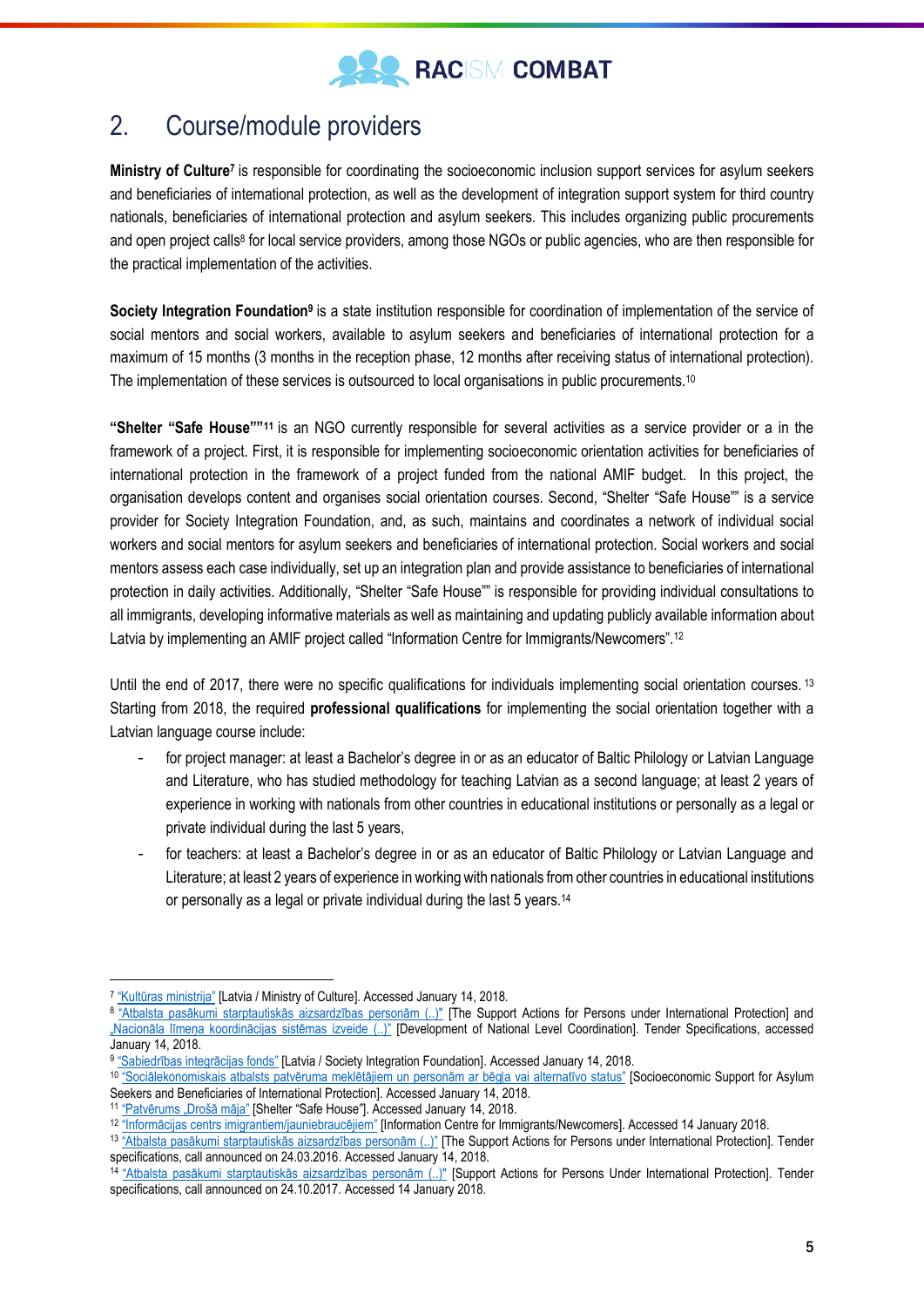

**Latvian Language Agency<sup>15</sup>** is a state institution that was responsible for providing Latvian language courses for asylum seekers during their initial reception phase until the end of 2017. Additionally, the institution is currently implementing a two year project providing Latvian language courses to third country nationals aimed at facilitating labour market integration until the end of 2018.**<sup>16</sup>**

**The Education Development Centre<sup>17</sup>** is an NGO that works in the field of teachers' professional development. The institution is currently implementing a two-year project providing introductory Latvian language courses to third country nationals until the end of 2018.<sup>18</sup>

No state mandated regional or municipal support aside from State employment agency local institutions is available. Private sector providers exist only for language learning with institutions mandated **by State Employment Agency** to provide said courses using a voucher system.<sup>19</sup>

## <span id="page-5-0"></span>II. Audience

 $\overline{a}$ 

### <span id="page-5-1"></span>1. Coverage of social orientation courses

#### **Asylum Seekers and Beneficiaries of International Protection**

**Social orientation courses.** In the period from July 2016 until September 2017, **461** asylum seekers from 22 different countries participated in publicly funded social orientation courses. Courses were organised in 17 different groups and translated in up to 14 different languages.<sup>20</sup>

**One-to-one mentorship.** Provided to asylum seekers and beneficiaries of international protection:

- From April until end of November 2016 to **319** individuals;<sup>21</sup>
- From December 2016 until the end of September 2017 to **431** individuals.<sup>22</sup>

Latvian language courses. In 2016 there were 218 asylum seekers<sup>23</sup> who participated in introductory language courses provided by the Latvian Language agency. Additionally, in the period from July 2016 until the end of April 2017 there were **23** beneficiaries of international protection<sup>24</sup> who participated in general language courses via **State Employment Agency.**

<sup>15</sup> ["Latviešu valodas aģentūra"](http://www.valoda.lv/) [Latvian Language Agency]. Accessed 14 January, 2018.

<sup>&</sup>lt;sup>16 "</sup>Projekts "Valodas sākotnējā apguve patvēruma meklētājiem"" [Project: Language Introduction for Asylum Seekers]. Accessed January 14, 2018.

<sup>&</sup>lt;sup>17</sup> ["Izglītības attīstības centrs"](http://www.iac.edu.lv/) [Education Development Centre]. Accessed 14 January, 2018.

<sup>18</sup> "Dzīvoju Latvijā - [mācos latviešu valodu"](http://www.iac.edu.lv/projekti-en-us/aktualie-projekti-en-us/dzivoju-latvija-macos-latviesu-valodu-en-us/) [Living in Latvia – Learning Latvian]. Accessed January 25, 2018.

<sup>19</sup> ["Bēgļiem un personām ar alternatīvo status"](http://www.nva.gov.lv/index.php?cid=433&mid=551&txt=4640) [For Refugees and Beneficiaries of Subsidiary Protection]. Accessed January 25, 2018.

<sup>&</sup>lt;sup>20</sup> ["Noslēdzas atbalsta projekts starptautisko aizsardzības personu izglītošanai par Latviju"](http://www.patverums-dm.lv/lv/nosledzas-atbalsta-projekts-starptautisko-aizsardzibas-personu-izglitosanai-par-latviju/889) [End of a Project Support Social Orientation for Beneficiaries of International Protection]. Last modified December 22, 2017.

<sup>21</sup> ["Izvērtējuma ziņojums par sociālā darbinieka un sociālā mentora pakalpojumu sniegšanu patvēruma meklētājiem un personām ar bēgļa](http://www.redcross.lv/wp-content/uploads/2016/12/2016.12.16_LSK-mentoru-programmas-8-menesu-izvertejums-04-11.2016.pdf)  [vai alternatīvo status laika posmā no 2016.gada 6.aprīļa līdz 30.novembrim"](http://www.redcross.lv/wp-content/uploads/2016/12/2016.12.16_LSK-mentoru-programmas-8-menesu-izvertejums-04-11.2016.pdf) [Report on Social Workers and Social Mentors for Asylum Seekers and Beneficiaries of International Protection from April 6 until November 30, 2016]. Accessed January 25, 2018.

<sup>22</sup> ["Novembrī sociālā darbinieka un sociālā mentora atbalsts nodrošināts 110 personām"](http://www.patverums-dm.lv/lv/novembri-sociala-darbinieka-un-sociala-mentora-atbalsts-nodrosinats-110-personam/891) [In November, Social Worker and Mentor Support was used by 110 Individuals]. Last modified December 21, 2017.

<sup>23</sup> Ērika Pikučāne, Latviešu valodas aģentūra [Latvian Language Agency], e-mail message to author, June 9, 2017.

<sup>24</sup> Antra Jansone, Nodarbinātības valsts aģentūra [Latvia / State Employment Agency], e-mail message to author, May 26, 2017.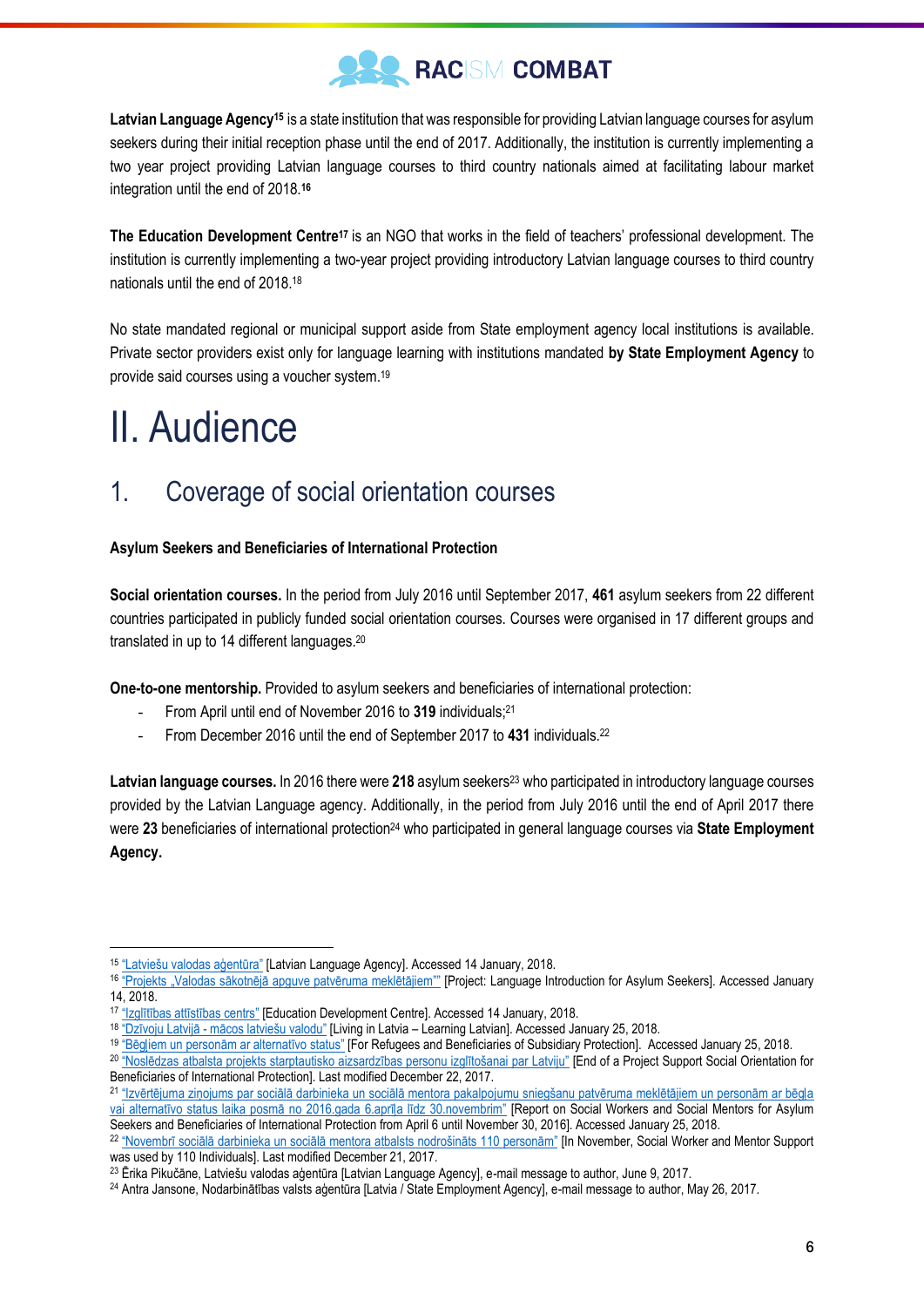

#### **Third Country Nationals**

Latvian Language Agency provided **Latvian language courses** to **316** third country nationals, <sup>25</sup> and Education Development Centre to **170** third country nationals<sup>26</sup> in 2017.

#### **General Informative Support**

From May 2016 until December 2017, the Information Centre for Immigrants responded to **3069** individual inquiries from **2514** individuals, which includes asylum seekers, beneficiaries of international protection, third country nationals and other newcomers. Most inquiries requested information about residence permits, employment and business, as well as questions about healthcare and education.<sup>27</sup>

#### <span id="page-6-0"></span>2. Access to social orientation courses/modules

**Asylum seekers**: Access to an introduction course of social orientation, 120 hours of basic language courses, individual social mentor, social worker and individual consultations from Information Centre for Immigrants. **No obligation** to attend or use any of the activities.

**Beneficiaries of international protection:** Access to language courses while unemployed, individual social mentor and social worker, ad hoc individual consultations from Information Centre for Immigrants. **No obligation** to attend or use either of the activities.

**Persons under legal migration statuses**: Access to ad hoc individual consultations from Information Centre for Immigrants, as well as to elements of social orientation that are a part of the available language courses. **No obligation**  to use.

#### <span id="page-6-1"></span>3. Initiatives targeted at specific non-national groups

In general, there are no separate activities or initiatives targeting specific vulnerable groups, but there are elements in the social orientation activities that can be identified as such:

**Children:** Interactive comic book "Hedgehog and Their Friends are Introduced to Latvia" that can be used when working with children was developed and translated in four languages.<sup>28</sup>

**Beneficiaries of international protection who are illiterate:** Course of 10 interactive videos has been designed that cover various social orientation topics – education, celebrations, employment, medicine, housing, seasons, transport, money, security, documents. <sup>29</sup>

<sup>25</sup> Dace Dalbiņa, Latviešu valodas aģentūra [Latvian Language Agency], e-mail message to author, January 25, 2018.

<sup>&</sup>lt;sup>26</sup> ["Pārdomas projekta pirmo mācību gadu noslēdzot"](http://www.iac.edu.lv/aktualie-projekti/dzivoju-latvija-macos-latviesu-valodu/pardomas-projekta-pirmo-macibu-gadu-nosledzot/) [Conclusions from First Year of Project Implementation]. Accessed January 25, 2018. <sup>27</sup> ["Informācijas centrs imigrantiem palīdzējis vairāk nekā 2,5 tūkstošiem ārvalstnieku"](http://patverums-dm.lv/lv/informacijas-centrs-imigrantiem) [Information Centre for Immigrants Has Helped More Than 2.5 Thousand Foreigners]. Last modified December 28, 2017.

<sup>28</sup> ["Ezis un viņa draugi iepazīst Latviju"](http://www.beglis.lv/uploads/files/informativie-materiali/eza-draugi-lv.pdf) [Hedgehog and Their Friends are Introduced to Latvia]. Accessed January 25, 2018.

<sup>29</sup> ["Video"](http://www.beglis.lv/en/video-1). Accessed January 25, 2018.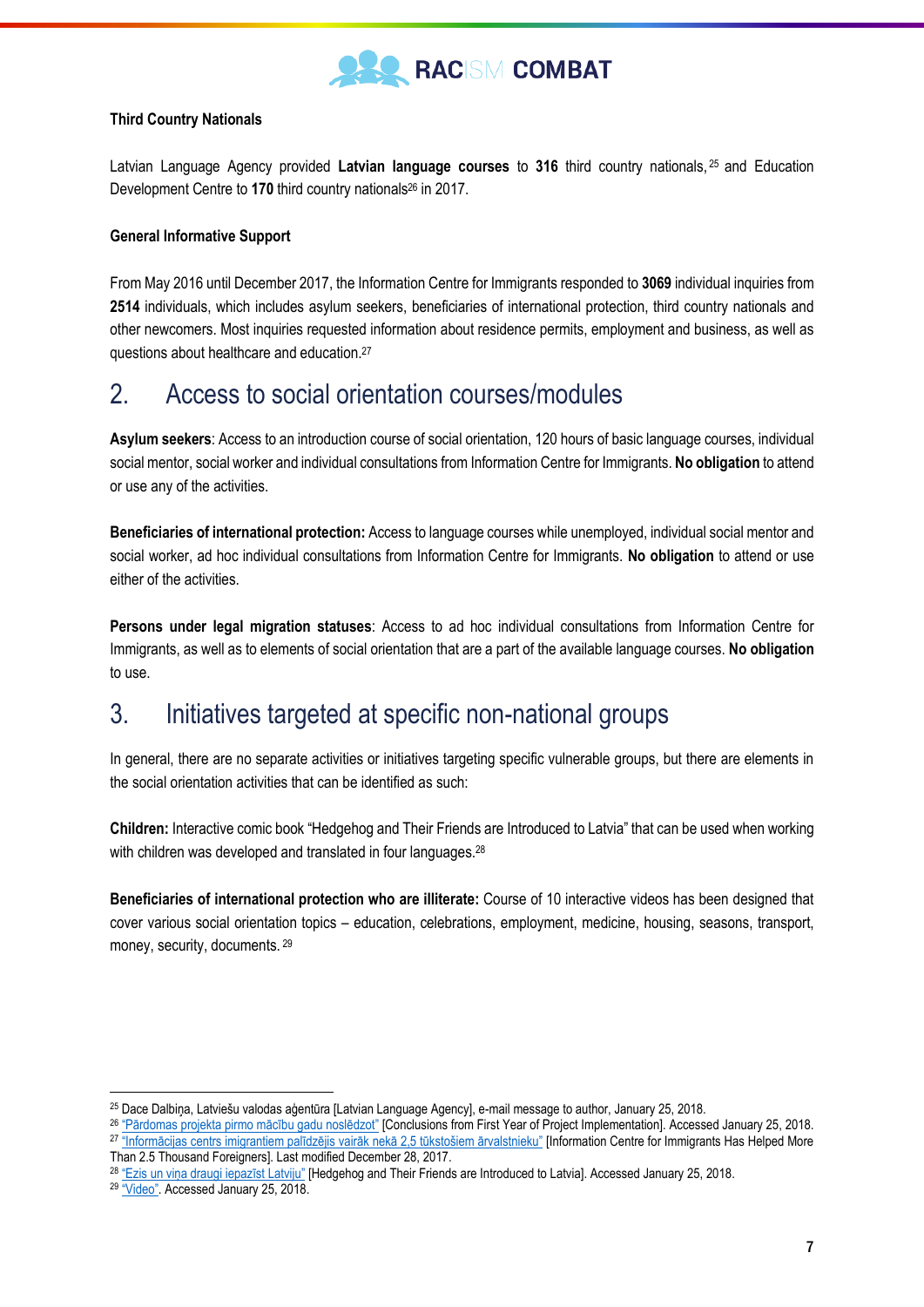

## <span id="page-7-0"></span>III. Courses/modules' characteristics

### <span id="page-7-1"></span>1. Social Orientation Courses for Asylum Seekers

The social orientation courses are provided to all asylum seekers who have applied for international protection. The courses take place while asylum seekers are still residing in temporary reception centre and are completed during the 3 month period in which their applications are reviewed.

- **Length**: The course is 10 sessions long, 2 academic hours each. During the project cycle, several rounds of courses are implemented.
- **Format**: Sessions are conducted during the day at the premises of course providers. Public transportation to travel to the course are covered. Courses are conducted in groups of 10 to 15 people,<sup>30</sup> schedule is planned for each group individually.
- **Language**: English and Russian used as intermediary languages, with the availability of an interpreter to other languages when necessary. Translation has been provided to 12 different languages since June 2016.
- **Content**: Topic areas are set in the Action Plan, while course content is developed by the service provider based around the topics. Starting May 2018, the contents of the course have to be licensed according to the appropriate educational regulations.
- **Payment**: Courses are funded by AMIF and state budget co-funding. Total funding spent in 2016 was EUR 69,545. State budget co-financing for the project was 15%.<sup>31</sup> Courses are free for asylum seekers.
- **Exam**: No examinations. Evaluation of satisfaction twice during the course.
- **Means to certify non-nationals' participation in the courses**: From 2018, participants will receive a certificate for completing the course.

### <span id="page-7-2"></span>2. Other activities

 $\overline{a}$ 

**Latvian language courses for asylum seekers** include 120 hours of language learning at the temporary reception centre, mostly in native language with the help of interpreters. Course also includes some elements of social orientation, the content of which was designed by Latvian Language Agency. Courses are funded by AMIF with no co-funding. Total funding spent for 2016 and 2017 was EUR 251,230. <sup>32</sup> Courses are free for asylum seekers.

**Social mentorship for asylum seekers and beneficiaries of international protection** is provided during the 3 month period of initial reception, as well as for up a year after being granted international protection status. Each beneficiary of international protection is assigned an individual social worker and social mentor who works directly with them starting from their arrival at the temporary reception centre. Assistance provided by social workers and social mentors focuses mostly on practical support - access to banking and allowance payments, visits to doctor, search for housing, which also provides valuable input to social orientation of beneficiaries of international protection. Social mentorship activities are funded by European Social Fund with state budget co-financing.<sup>33</sup>

<sup>&</sup>lt;sup>30</sup> Starting May 2018. The number of individuals per group was not specified before.

<sup>31</sup> Contract No PMIF/9/2016/1/03 EU. Project financed by AMIF, more information [goo.gl/FRMecq.](file:///C:/Users/rasmuss.geks/Downloads/goo.gl/FRMecq)

<sup>32</sup> ["Projekts "Valodas sākotnējā apguve patvēruma meklētājiem""](http://www.valoda.lv/projekti/starptautiskie-projekti/patveruma-migracijas-un-integracijas-fonda-2014-2020-projekts-valodas-sakotneja-apguve-patveruma-mekletajiem-nr-lvapmif20162/) [Project: Language Introduction for Asylum Seekers]. Accessed January 14, 2018.

<sup>33</sup> ["Sociālekonomiskais atbalsts patvēruma meklētājiem un personām ar bēgļa vai alternatīvo status"](http://www.sif.gov.lv/index.php?option=com_content&view=article&id=10060%3A) [Socioeconomic Support For Asylum Seekers and Beneficiaries of International Protection]. Accessed on January 25, 2018.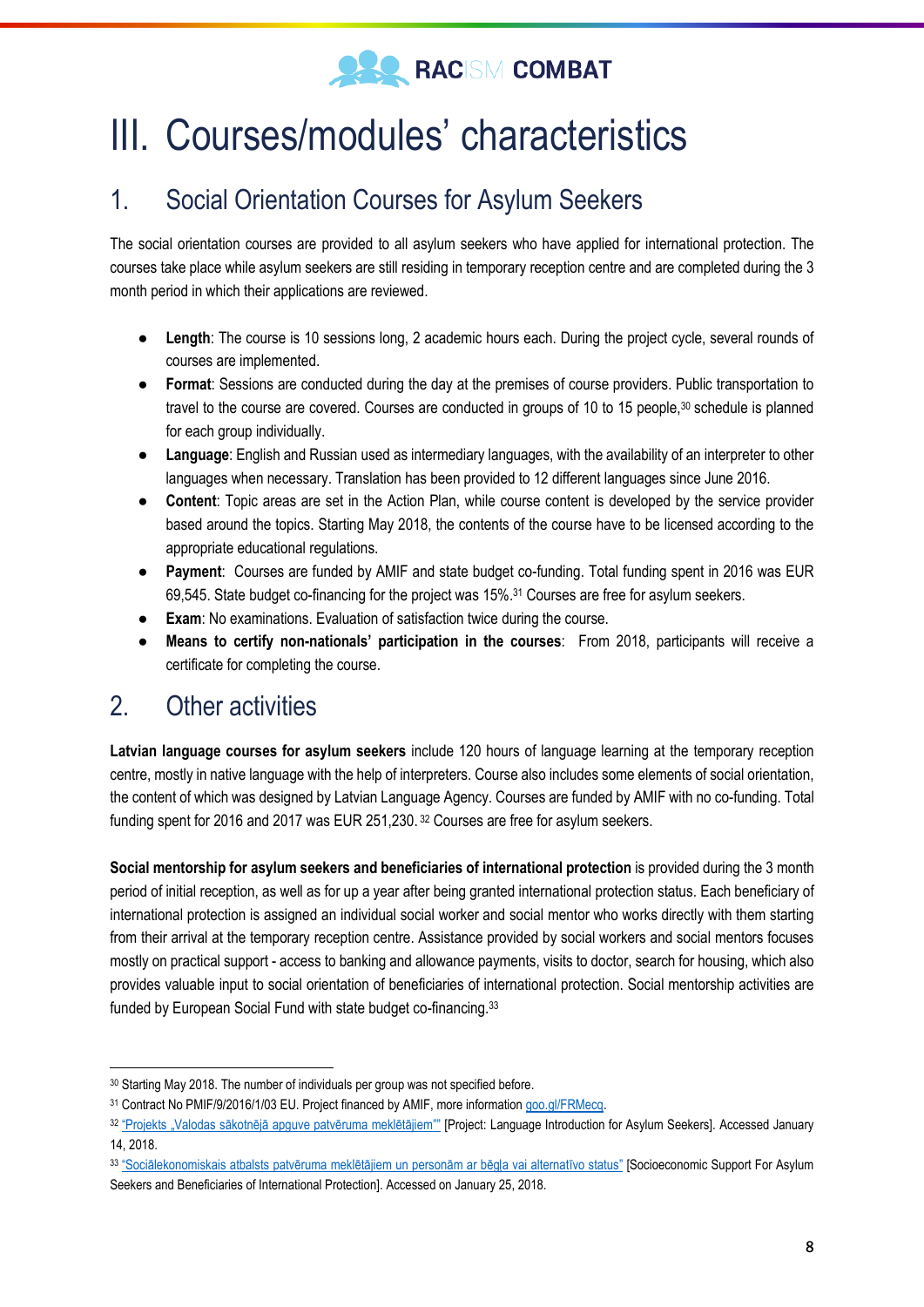

**Courses for third country nationals** are currently mainly available as a part of separate project initiatives funded by AMIF with state budget co-funding:

- **Education Development Centre** provides Latvian language courses with an aim to facilitate integration in labour market and education system. Courses are available in separately organised groups for A and B language levels, and provide 120 hours of language training during a 4 month period. By the end of 2017, 13 different learning groups have been organised.<sup>34</sup>
- **Latvian Language Agency** also provides 120 hours of Latvian language courses with an aim to facilitate labour market integration. Courses are organised in several Latvian towns in groups of 12-15 people, and are available for A and B language levels.<sup>35</sup>
- **Innovation Support Centre** organizes 28 hours of integration courses for third country nationals covering various social orientation topics starting from autumn of 2017.<sup>36</sup>

All of the projects mentioned last until December 2018.

## <span id="page-8-0"></span>IV. Content of course

#### <span id="page-8-1"></span>1. Aims of the courses

The overall aim of the **social orientation course** is to provide support activities to asylum seekers and beneficiaries of international protection with a goal of ensuring their inclusion in society. This is achieved by providing them with study courses and adequate information regarding their rights and obligations. The activities provided in the course should also facilitate the development of skills and knowledge necessary to live in Latvia.<sup>37</sup>

### <span id="page-8-2"></span>2. Themes covered

The list below includes the list of topics that are covered in each of the 10 lectures during the **social orientation course**:

- 1. Basic information about Latvia, form of government, history, culture, traditions;
- 2. Practical information about services in Latvia (banking, public transportation, telecommunications, availability of Internet, currency, etc.);
- 3. Information about inclusion in society, principles of non-discrimination. Basic written and unwritten guiding ethical principles. Areas where cultural differences might exist – including communication, religion, viewpoints on conflict resolution, decision making, time management, individual responsibility, etc.;
- 4. Information about housing market possibilities for rents, rent contacts, payment options.
- 5. Information about employment the current economic environment in Latvia, job search, learning opportunities, welfare support. Rights and responsibilities during unemployment, access to job market, institutional framework for unemployment support;

<sup>34</sup> "Dzīvoju Latvijā - [mācos latviešu valodu"](http://www.iac.edu.lv/the-main-projects-and-activities-implemented-by-edc/living-in-latvia-learning-latvian/) [Living in Latvia – Learning Latvian]. Accessed January 25, 2018.

<sup>35 &</sup>quot;Projekts " ["Latviešu valodas apguve, lai sekmētu trešo valstu](http://www.valoda.lv/projekti/starptautiskie-projekti/patveruma-migracijas-un-integracijas-fonda-2014-2020-projekts-valodas-sakotneja-apguve-patveruma-mekletajiem-nr-lvapmif20162/) pilsoņu iekļaušanos darba tirgū"" [Latvian Language Learning to Facilitate Labour Market Inclusion for Third Country Nationals]. Accessed January 14, 2018.

<sup>36</sup> ["Trešo valstu pilsoņus aicina pieteikties bezmaksas integrācijas kursiem"](http://www.iksd.riga.lv/public/86677.html) [Third Country Nationals are invited to Participate in Integration Courses]. Accessed January 14, 2018.

<sup>37</sup> "Ministru kabineta 2014.gada 18.februāra rīkojums Nr. 268 ["Par Nacionālās identitātes, pilsoniskās sabiedrības un integrācijas politikas](https://likumi.lv/doc.php?id=291179)  pamatnostādņu 2012.-[2018. gadam īstenošanas plānu 2017.](https://likumi.lv/doc.php?id=291179)-2018. gadam"" [Cabient Regulation No 268 of 18.02.2014]. Accessed January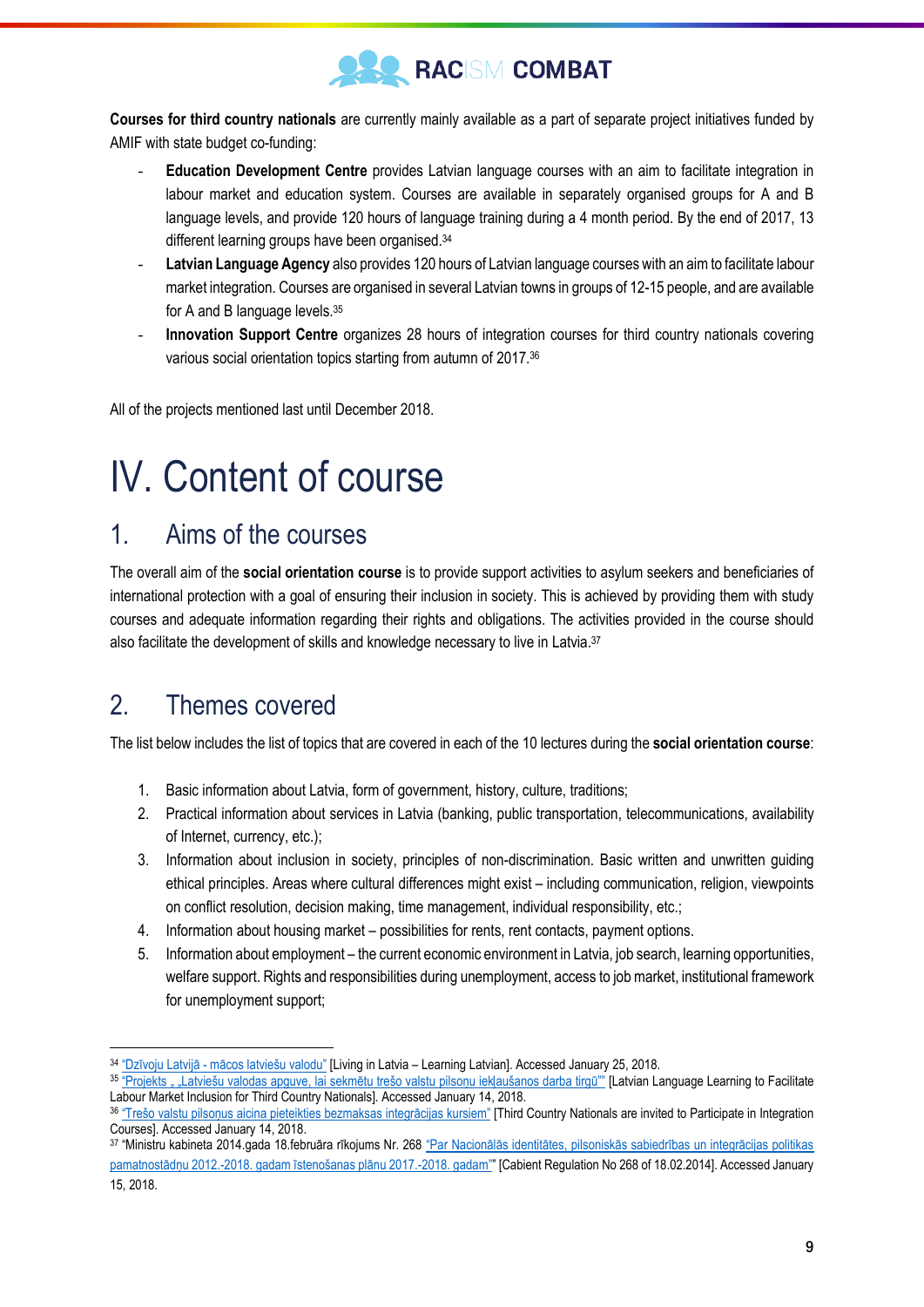

- 6. Information about education education system, institutional framework, studying opportunities, basic education, education for grown-ups;
- 7. Information and institutional framework for free time activities in different groups of interest;
- 8. Information about healthcare system family doctors, specialists, healthcare for adults and children, paid services, access to medical services under universal coverage, health insurance; etc.
- 9. Information about social safety net and institutional framework for receiving social assistance (Lesson 9 and 10).<sup>38</sup>

### <span id="page-9-0"></span>3. Teaching methods

General teaching methods for **social orientation course** include lectures, as well as practical activities and interactive discussions during the lessons. These include the use of audio-visual materials, including presentations and video clips. Large part of the learning process occurs through a question and answer session on the specific topics that are covered.<sup>39</sup>

Additionally, the course has provided two types of study visits:

- cultural and educational study visits to Museum of History and Shipping, Latvian National History Museum, Riga Motor Museum, The Mentzendorff's House, Chocolate Museum and Riga Zoo, which were provided to approximately 1/3 of overall course participants;
- 14 professional study visits to Education Center Buts, and two companies "Senā klēts" and "Jaunais A salons". These were provided to approximately 2/3 of overall course participants.<sup>40</sup>

### <span id="page-9-1"></span>4. Participation of host society in the courses

No specific activities include the participation of the host society, some interaction occurs during the courses with the inclusion of volunteers and staff of the course provider.<sup>41</sup>

### <span id="page-9-2"></span>5. Other information related to content

**Social mentorship** for asylum seekers and beneficiaries of international protection also aims of to facilitate full socioeconomic inclusion and integration, as well as to reduce barriers to finding employment. The description of the activities for social workers and social mentors include participation in cultural events, facilitating understanding about life in Latvia, helping to maintain relationships with potential landlords and employers, helping with access to healthcare, education, employment and various other institutions, as well as participation in cultural events together with beneficiaries of international protection and asylum seekers.<sup>42</sup>

**General materials developed** and made available online as a part of the social orientation course project include an informative booklet "Latvia – a country on the Baltic sea coast".<sup>43</sup> This material includes 22 different chapters on various

<sup>38</sup> "Ministru kabineta 2015. gada 2. decembra rīkojums Nr. 759 ["Rīcības plāns personu, kurām nepieciešama starptautiskā aizsardzība,](file:///C:/Users/rasmuss.geks/Downloads/,%20https:/likumi.lv/ta/id/278257)  [pārvietošanai un uzņemšanai Latvijā""](file:///C:/Users/rasmuss.geks/Downloads/,%20https:/likumi.lv/ta/id/278257) [Cabinet Regulation No 759 of 02.12.2015]. Accessed January 15, 2018.

<sup>39</sup> Sandra Zalcmane, phone conversation with author, January 19, 2018.

<sup>40</sup> ["Gada laikā zināšanas par Latviju ieguvušas 355 starptautiskās aizsardzības personas"](http://www.patverums-dm.lv/lv/gada-laika-zinasanas-par-latviju-ieguvusas-355-starptautiskas-aizsardzibas-personas/858) [More Than 355 Beneficiaries of International Protection Have Acquired Knowledge Throughout the Year]. Last modified on July7, 2017.

<sup>41</sup> Sandra Zalcmane, phone conversation with author, January 19, 2018.

<sup>42</sup> ["Sociālekonomiskais atbalsts patvēruma meklētājiem un personām ar bēgļa vai alternatīvo status"](http://www.sif.gov.lv/index.php?option=com_content&view=article&id=10060%3A) [Socioeconomic Support for Asylum

Seekers and Beneficiaries of International Protection]. Accessed on January 25, 2018.

<sup>43</sup> "Latvia - [A country on the Balt](http://www.beglis.lv/uploads/files/informativie-materiali/drosamaja-buklets-en-a4.pdf)ic sea coast". Accessed on January 25, 2018.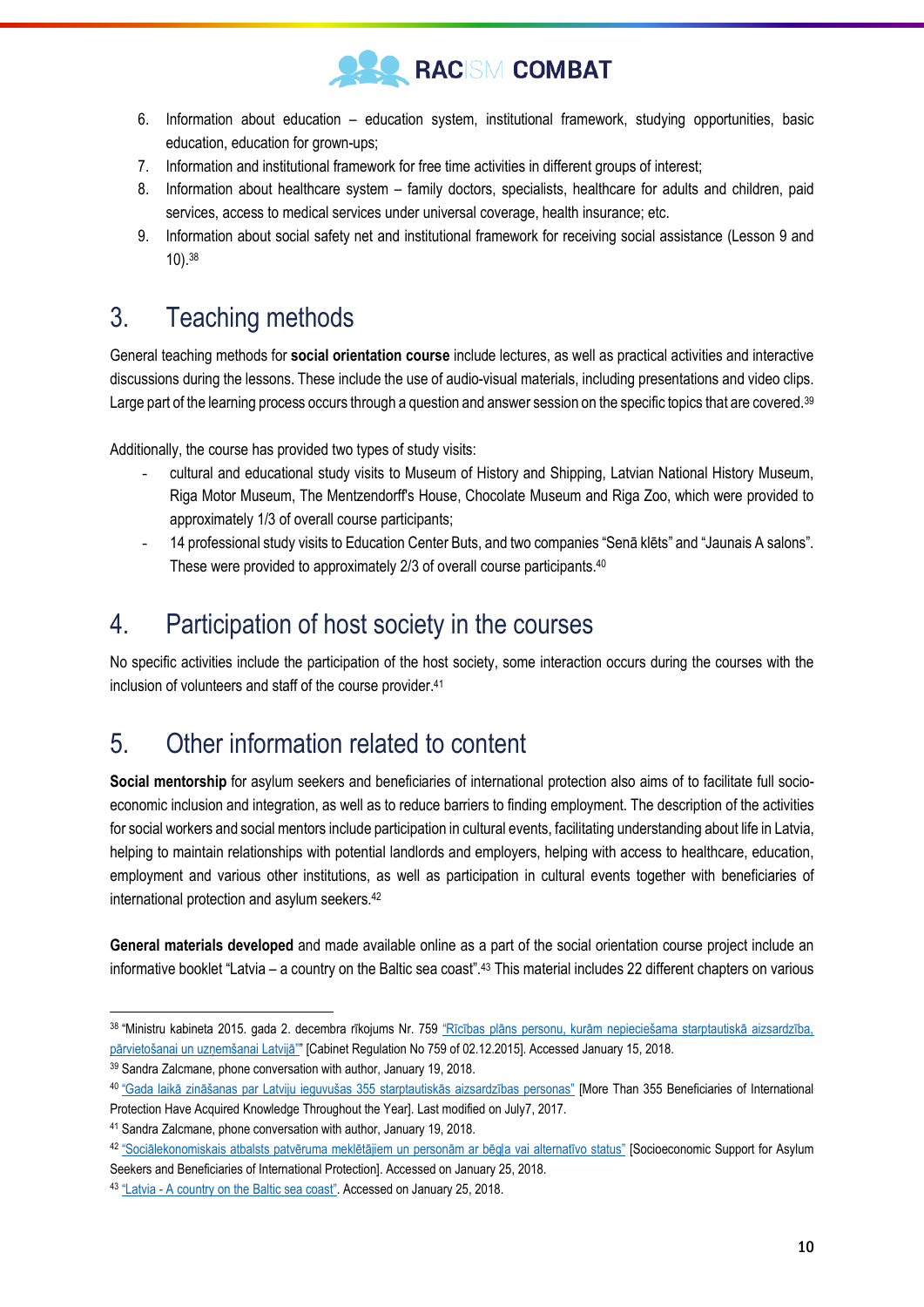

social orientation topics, including legal rights and obligations, and has been translated in Arabic, French, Dari and English.<sup>44</sup> Additional information on employment is available in a brochure "First Steps to Employment", which was developed by State Employment Agency and covers a variety of information on employment in Latvia, including legal obligations, types of jobs, working environment, housing, education and social security.<sup>45</sup>

**Courses provided to third country nationals** also include elements of social orientation. Their content is mostly focused on requirements for state language exams, and include topics such as presentation of personal information, education and work, daily activities, activities during free time and available services.<sup>46</sup> Additionally third country nationals also have an opportunity to receive practical assistance and advice from course lecturers, as well as build friendships and communities with other individuals who are attending the courses.<sup>47</sup>

<sup>44</sup> ["Noslēdzas atbalsta projekts starptautisko aizsardzības personu izglītošanai par Latviju"](http://www.patverums-dm.lv/lv/nosledzas-atbalsta-projekts-starptautisko-aizsardzibas-personu-izglitosanai-par-latviju/889) [End of a Project Support Social Orientation for Beneficiaries of International Protection]. Last modified December 22, 2017.

<sup>45</sup> ["First Steps to Employment"](http://www.beglis.lv/uploads/files/informativie-materiali/brosura-en.pdf). Accessed on January 25, 2018.

<sup>&</sup>lt;sup>46</sup> ["Pārbaudes uzdevumu tematika pamata \(A\) līmenī"](http://visc.gov.lv/valval/dokumenti/uzd_tem_a.pdf) [Topics for Language Learning Exercises for Basic (A) Level Learning]. Accessed on January 31, 2018.

<sup>47</sup> Ērika Pikučāne, Latviešu valodas aģentūra [Latvian Language Agency], phone conversation with author, January 31, 2018.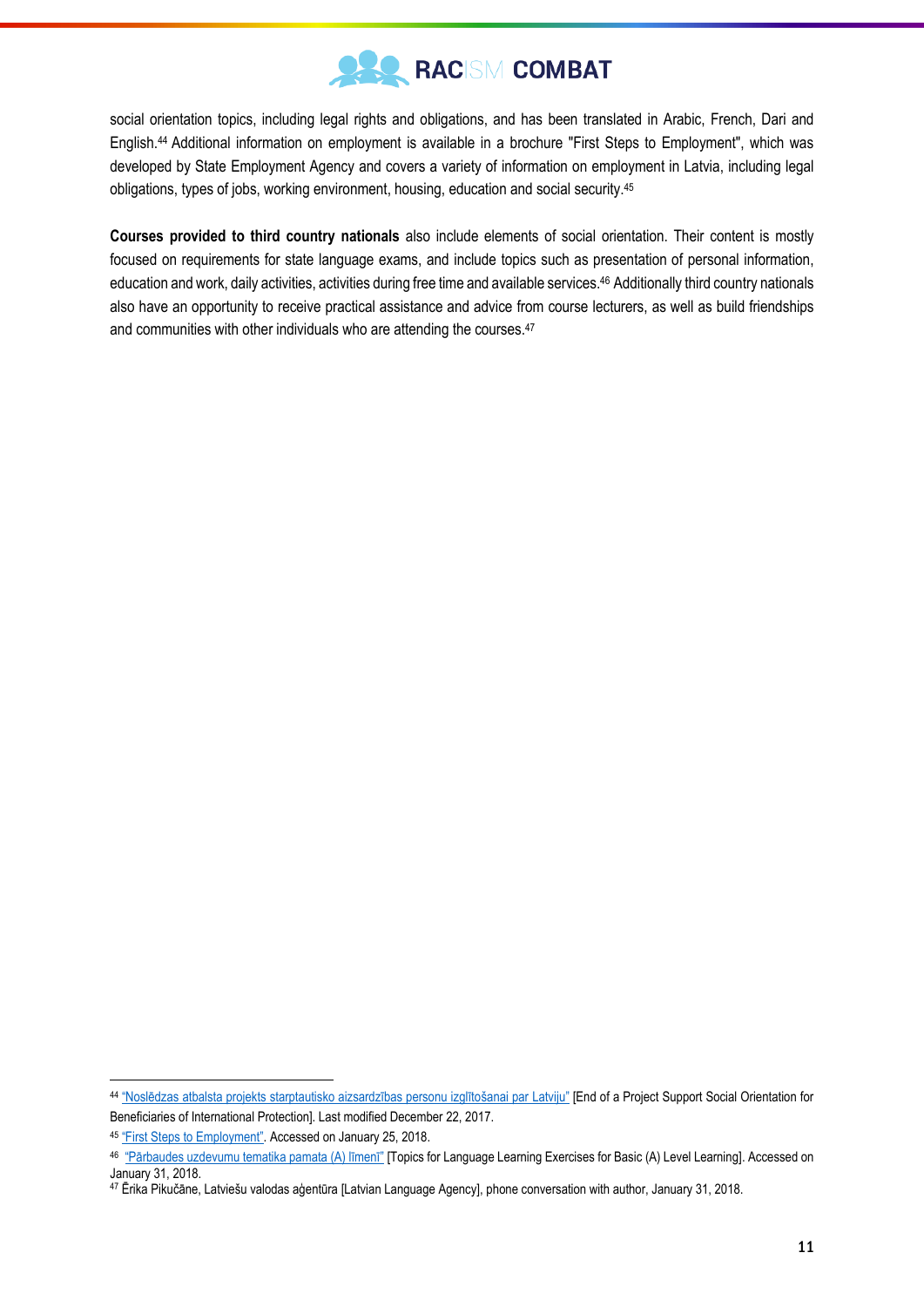

## <span id="page-11-0"></span>List of References

2015/1601/EC, (22.09.2015)

"3. RĪCĪBAS VIRZIENS: Sociālekonomiskā iekļaušana" [Action to be Implemented No 3: Socioeconomic Inclusion]. Accessed January 25, 2018,<https://likumi.lv/ta/id/278257>

"3.1. Sociālekonomiskā iekļaušana patvēruma procedūras procesā" [Action to be Implemented No 3.1: Socioeconomic Inclusion during Initial Reception Phase]. Accessed January 15, 2018,<https://likumi.lv/ta/id/278257>

Antra Jansone, Nodarbinātības valsts aģentūra [Latvia / State Employment Agency], e-mail message to author, May 26, 2017.

"Atbalsta pasākumi starptautiskās aizsardzības personām (..)" [Support Actions for Persons Under International Protection]. Tender specifications, call announced on 24.10.2017. Accessed 14 January 2018, [https://km.gov.lv/uploads/ckeditor/files/PMIF/konkursi/PMIF\\_27.10.2017\\_02/Nolikums\\_9akt.pdf](https://km.gov.lv/uploads/ckeditor/files/PMIF/konkursi/PMIF_27.10.2017_02/Nolikums_9akt.pdf)

"Atbalsta pasākumi starptautiskās aizsardzības personām (..)" [The Support Actions for Persons under International Protection]. Tender specifications, call announced on 24.03.2016. Accessed 14 January 2018, [http://oldweb.km.lv/lv/doc/ES/pmif/konkursi/KMnol\\_30032016\\_PMIF\\_9aktivitate.pdf](http://oldweb.km.lv/lv/doc/ES/pmif/konkursi/KMnol_30032016_PMIF_9aktivitate.pdf)

"Bēgļiem un personām ar alternatīvo status" [For Refugees and Beneficiaries of Subsidiary Protection]. Accessed January 25, 2018[, http://www.nva.gov.lv/index.php?cid=433&mid=551&txt=4640](http://www.nva.gov.lv/index.php?cid=433&mid=551&txt=4640)

Dace Dalbiņa, Latviešu valodas aģentūra [Latvian Language Agency], e-mail message to author, January 25, 2018.

"Dzīvoju Latvijā - mācos latviešu valodu" [Living in Latvia – Learning Latvian]. Accessed January 25, 2018, <http://www.iac.edu.lv/the-main-projects-and-activities-implemented-by-edc/living-in-latvia-learning-latvian/>

"Ezis un viņa draugi iepazīst Latviju" [Hedgehog and Their Friends are Introduced to Latvia]. Accessed January 25, 2018, <http://www.beglis.lv/uploads/files/informativie-materiali/eza-draugi-lv.pdf>

Ērika Pikučāne, Latviešu valodas aģentūra [Latvian Language Agency], e-mail message to author, June 9, 2017.

Ērika Pikučāne, Latviešu valodas aģentūra [Latvian Language Agency], phone conversation with author, January 31, 2018.

"First Steps to Employment". Accessed on January 25, 2018, [http://www.beglis.lv/uploads/files/informativie](http://www.beglis.lv/uploads/files/informativie-materiali/brosura-en.pdf)[materiali/brosura-en.pdf](http://www.beglis.lv/uploads/files/informativie-materiali/brosura-en.pdf)

"Gada laikā zināšanas par Latviju ieguvušas 355 starptautiskās aizsardzības personas" [More Than 355 Beneficiaries of International Protection Have Acquired Knowledge Throughout the Year]. Last modified on July 7, 2017, [http://www.patverums-dm.lv/lv/gada-laika-zinasanas-par-latviju-ieguvusas-355-starptautiskas-aizsardzibas](http://www.patverums-dm.lv/lv/gada-laika-zinasanas-par-latviju-ieguvusas-355-starptautiskas-aizsardzibas-personas/858)[personas/858](http://www.patverums-dm.lv/lv/gada-laika-zinasanas-par-latviju-ieguvusas-355-starptautiskas-aizsardzibas-personas/858)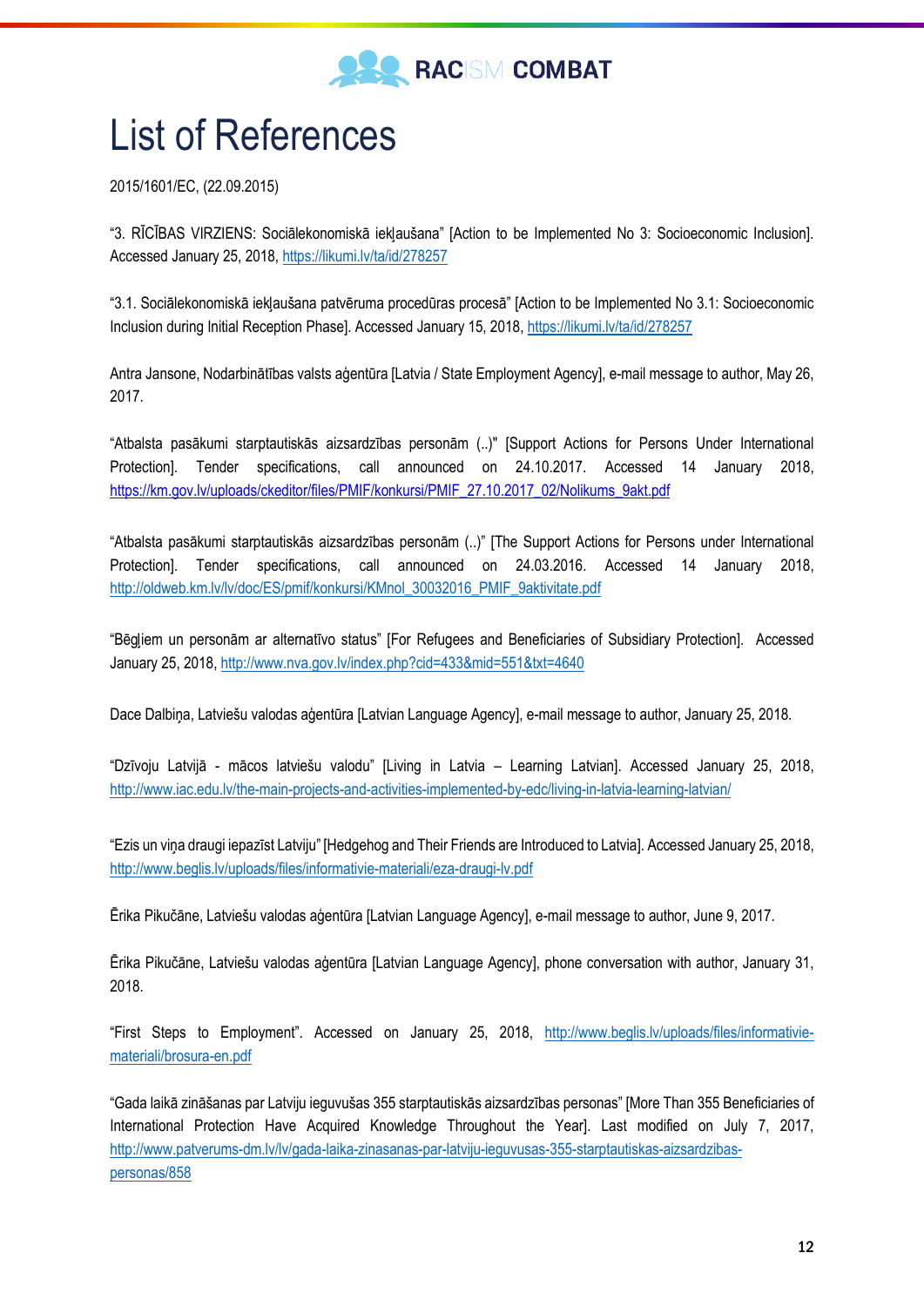

"Informācijas centrs imigrantiem palīdzējis vairāk nekā 2,5 tūkstošiem ārvalstnieku" [Information Centre for Immigrants Has Helped More Than 2.5 Thousand Foreigners]. Last modified December 28, 2017, [http://patverums](http://patverums-dm.lv/lv/informacijas-centrs-imigrantiem)[dm.lv/lv/informacijas-centrs-imigrantiem](http://patverums-dm.lv/lv/informacijas-centrs-imigrantiem)

"Informācijas centrs imigrantiem/jauniebraucējiem" [Information Centre for Immigrants/Newcomers]. Accessed 14 January 2018,<http://patverums-dm.lv/lv/informacijas-centrs-imigrantiem>

"Izglītības attīstības centrs" [Education Development Centre]. Accessed 14 January, 2018,<http://www.iac.edu.lv/>

"Izvērtējuma ziņojums par sociālā darbinieka un sociālā mentora pakalpojumu sniegšanu patvēruma meklētājiem un personām ar bēgļa vai alternatīvo status laika posmā no 2016.gada 6.aprīļa līdz 30.novembrim" [Report on Social Workers and Social Mentors for Asylum Seekers and Beneficiaries of International Protection from April 6 until November 30, 2016]. Accessed January 25, 2018, [http://www.redcross.lv/wp-content/uploads/2016/12/2016.12.16\\_LSK-mentoru](http://www.redcross.lv/wp-content/uploads/2016/12/2016.12.16_LSK-mentoru-programmas-8-menesu-izvertejums-04-11.2016.pdf)[programmas-8-menesu-izvertejums-04-11.2016.pdf](http://www.redcross.lv/wp-content/uploads/2016/12/2016.12.16_LSK-mentoru-programmas-8-menesu-izvertejums-04-11.2016.pdf)

"Kultūras ministrija" [Latvia / Ministry of Culture]. Accessed January 14, 2018, <https://km.gov.lv/en>

"Latvia – a Country on the Baltic Sea Coast". Accessed on January 25, 2018, <http://www.beglis.lv/uploads/files/informativie-materiali/drosamaja-buklets-en-a4.pdf>

"Latviešu valodas aģentūra" [Latvian Language Agency]. Accessed 14 January, 2018, <http://www.valoda.lv/>

"Ministru kabineta 2011.gada 20.oktobra rīkojums Nr.542 "Par Nacionālās identitātes, pilsoniskās sabiedrības un integrācijas politikas pamatnostādnēm 2012.–2018.gadam"" [Cabinet Regulation No 542 of October 20, 2011]. Accessed January 15, 2018[, https://likumi.lv/doc.php?id=238195](https://likumi.lv/doc.php?id=238195)

"Ministru kabineta 2014.gada 18.februāra rīkojums Nr. 268 "Par Nacionālās identitātes, pilsoniskās sabiedrības un integrācijas politikas pamatnostādņu 2012.-2018. gadam īstenošanas plāņu 2017.-2018. gadam<sup>11</sup> [Cabinet Regulation No 268 of February 18, 2014]. Accessed January 15, 2018[, https://likumi.lv/doc.php?id=291179](https://likumi.lv/doc.php?id=291179)

"Ministru kabineta 2015. gada 2. decembra rīkojums Nr. 759 "Rīcības plāns personu, kurām nepieciešama starptautiskā aizsardzība, pārvietošanai un uzņemšanai Latvijā"" [Cabinet Regulation No 759 of December 2, 2015 Accessed January 15, 201[8, https://likumi.lv/ta/id/278257](file:///C:/Users/rasmuss.geks/Downloads/,%20https:/likumi.lv/ta/id/278257)

"Nacionāla līmeņa koordinācijas sistēmas izveide (..)" [Development of National Level Coordination]. Tender Specifications, accessed January 14, 2018, [https://www.km.gov.lv/uploads/ckeditor/files/PMIF/konkursi/PMIF\\_27.10.2017\\_01/Nolikums\\_12aktivitate.pdf](https://www.km.gov.lv/uploads/ckeditor/files/PMIF/konkursi/PMIF_27.10.2017_01/Nolikums_12aktivitate.pdf)

"Noslēdzas atbalsta projekts starptautisko aizsardzības personu izglītošanai par Latviju" [End of a Project Support Social Orientation for Beneficiaries of International Protection]. Last modified December 22, 2017, [http://www.patverums](http://www.patverums-dm.lv/lv/nosledzas-atbalsta-projekts-starptautisko-aizsardzibas-personu-izglitosanai-par-latviju/889)[dm.lv/lv/nosledzas-atbalsta-projekts-starptautisko-aizsardzibas-personu-izglitosanai-par-latviju/889](http://www.patverums-dm.lv/lv/nosledzas-atbalsta-projekts-starptautisko-aizsardzibas-personu-izglitosanai-par-latviju/889)